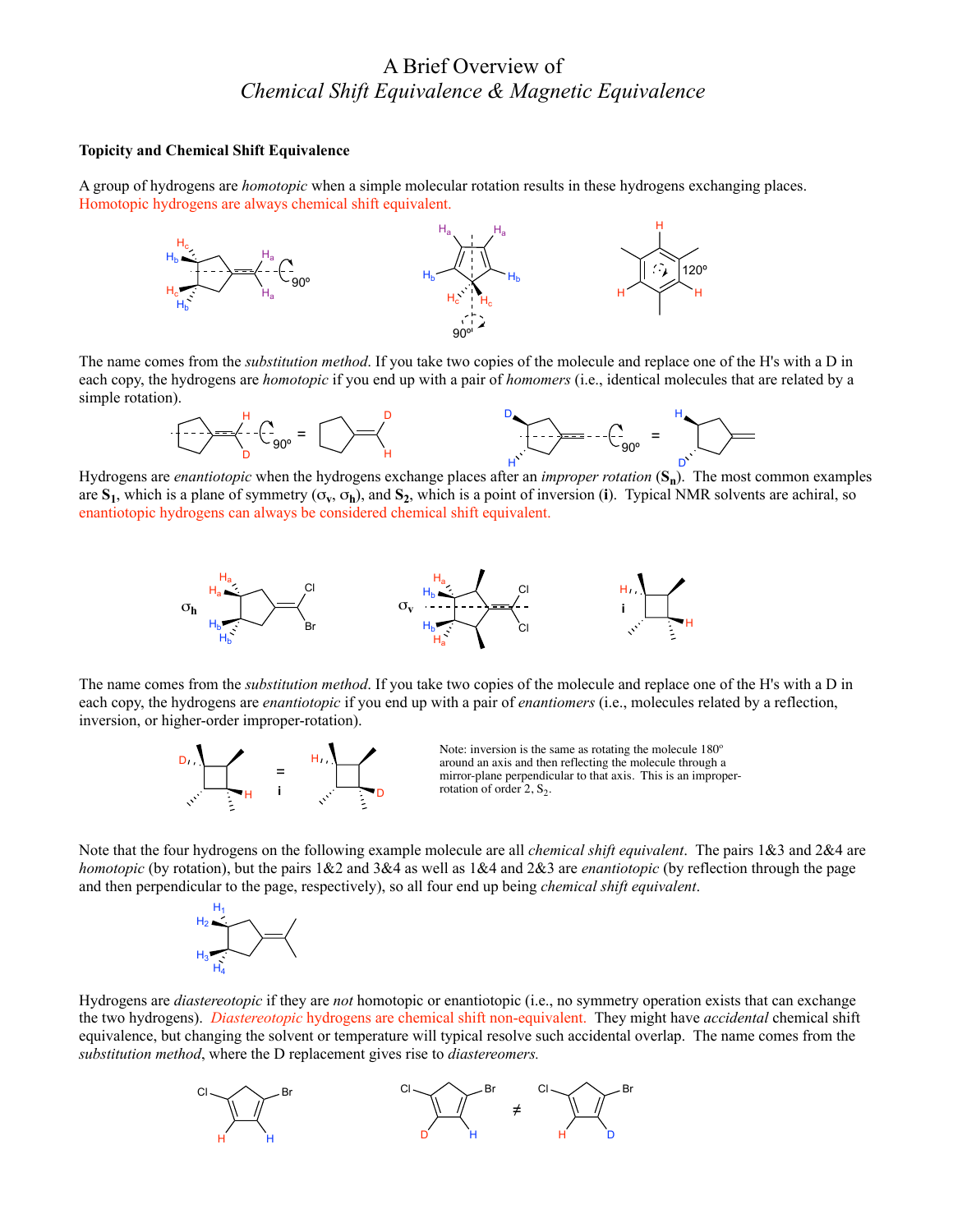## **Magnetic Equivalence**

X

 $H_{\mathsf{a}}$   $H_{\mathsf{a}'}$ 

After determining which hydrogens in a molecule are *chemical shift equivalent* (or *non-equivalent*), you can then move on to determining the expected multiplicity of each signal. Typically, J-coupling multiplets only appear between hydrogens that are chemical shift non-equivalent and the multiplet structure behaves as though chemical shift equivalent hydrogens don't couple with themselves. However, certain arrangements of hydrogens give rise to the phenomenon of *magnetic non-equivalence* and this leads to rather complicated multiplets that cannot be simplified by higher magnetic field strengths. This effect depends on the *J-coupling topology* and it turns out that the (usually invisible) J-coupling between chemical shift equivalent spins plays an important role.

1) *Magnetic equivalence* or *non-equivalence* only applies to a pair of hydrogens that are *chemical shift equivalent*. 2) A pair of chemically equivalent hydrogens is *magnetically equivalent* only if each hydrogen in the pair has the *exact same* Jvalues to any nearby hydrogen that couples to *both* hydrogens in the chemically equivalent pair.

Open chains that can rotate freely typically have vicinal J-couplings of  $\sim$ 7 Hz. The hydrogens in each chemical shift equivalent pair below would be *magnetically equivalent* because each hydrogen in a pair couples to any given vicinal hydrogen with J=7 Hz. Similarly, a pair of hydrogens that have the same number of bonds and identical dihedral angles to any adjacent hydrogen will be magnetically equivalent because the Karplus relationship ensures that the J-values are identical.

> Y  $H_{\rm b}$   $H_{\rm b'}$   $J_{\rm ab} = J_{\rm a'b} = 7$  Hz and  $J_{\rm ab'} = J_{\rm a'b'} = 7$  Hz, so Ha & Ha' are *magnetically equivalent*. The same argument can be used to show  $H<sub>b</sub>$  &  $H<sub>b'</sub>$  are *magnetically equivalent*.  $J_{ab} = J_{a'b}$  J<sub>ab</sub> = J<sub>a'b</sub>



 $J_{ab} = J_{a'b}$  and  $J_{ab'} = J_{a'b'}$  (Karplus: identical <sup>3</sup>J, same dihedral angle) so  $H_a \& H_{a'}$  are *magnetically equivalent*.  $H_b \& H_{b'}$  are *magnetically equivalent* by the same argument.

The following molecule also has two pairs of chemical shift equivalent spins that couple to each other. One might expect to see a doublet of doublets (one larger doublet from the geminal coupling and one smaller doublet from the vicinal coupling), but instead we see very complicated multiplets. This system is *magnetically non-equivalent* because  $H_a$  couples to  $H_b$  with a different value than H<sub>a'</sub> couples to H<sub>b</sub>. Specifically, J<sub>ab</sub> is a geminal coupling, ~15 Hz, whereas J<sub>a'b</sub> is a vicinal coupling, ~7 Hz. One can imagine H<sub>b</sub> flipping between the up and down spin states and, due to this difference in J-values, H<sub>a</sub> and H<sub>a</sub>' will *feel* this spin-flip differently; hence they are *magnetically non-equivalent* despite being chemical shift equivalent.



Similar things happen in conjugated systems where <sup>4</sup>J coupling is common because <sup>3</sup>J and <sup>4</sup>J values are always quite different. Furan provides a nice example. Again, one might expect a simple doublet of doublets (one large from the ortho coupling and one small from the meta coupling); instead, we see the bizarre multiplets that arise from magnetic non-equivalence. This is because  $J_{ab}$  has a different value than  $J_{a'b}$ , making  $H_a$  and  $H_{a'}$  magnetically non-equivalent.  $H_b$  and  $H_{b'}$  are similarly magnetically non-equivalent, because they each couple to  $H_a$  (or  $H_a$ ) with different J-values.